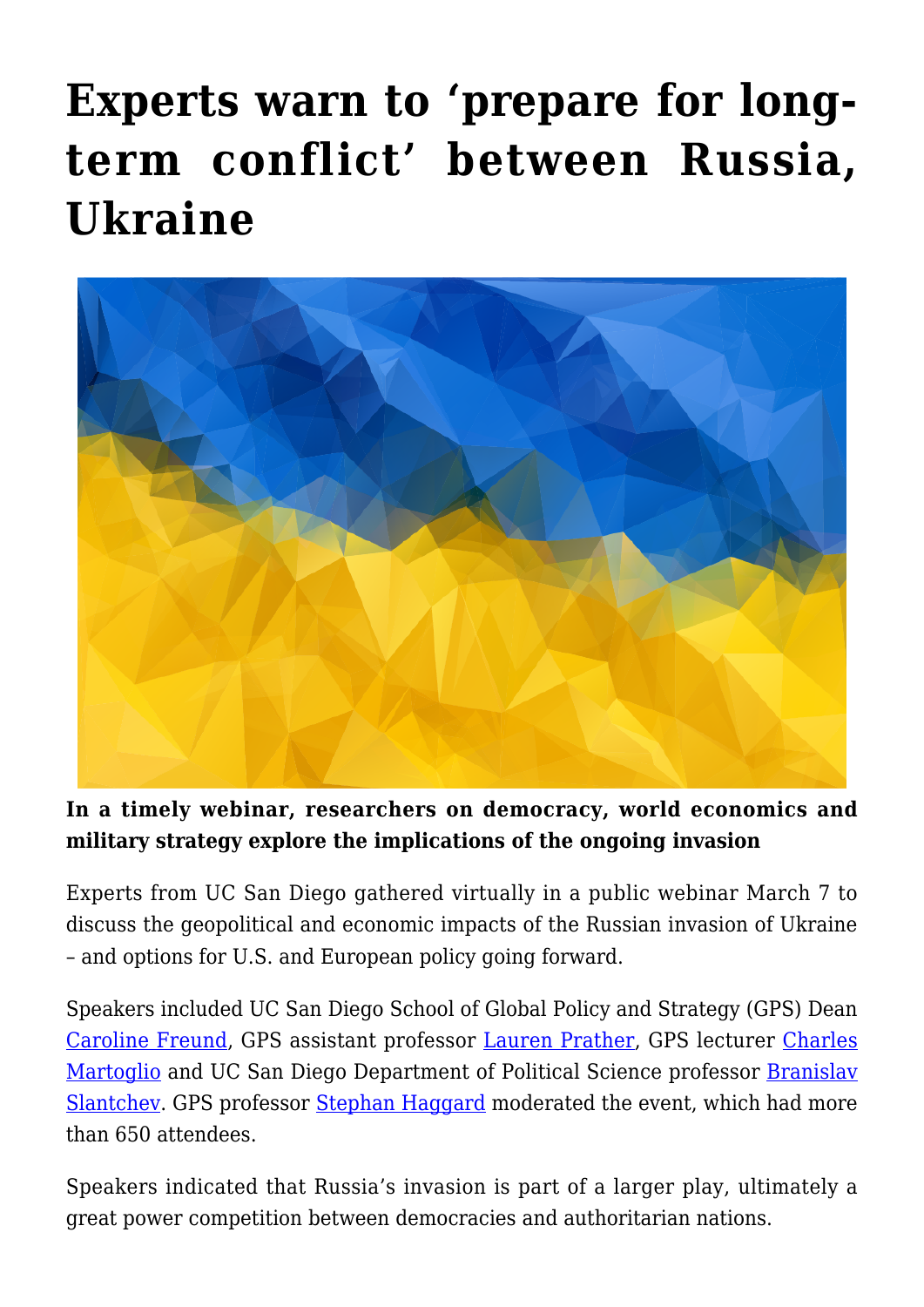"Prepare for long-term conflict – this is not going to end anytime soon," said Martoglio, a retired U.S. Navy vice admiral whose focus is on national security affairs.

## **An economic perspective on sanctions: 'Poor countries are going to get squeezed'**

Freund, who served as the global director of trade, investment and competitiveness at the World Bank before her tenure at GPS, expressed skepticism about the impact of sanctions imposed on Russia.



GPS Dean Caroline Freund

"The response has been strong, but I think it's a little bit overblown how impactful it's actually going to be because of the carveout for energy," Freund said.

Energy, on average, represents 60% of Russia's exports, and sanctions imposed as of March 7 only covered 15% of Russia's other exports. If oil prices reach \$150 per barrel as predicted by economists, Freund explained, export earnings from oil alone would exceed the average total exports by 25% – exceeding the loss from other sanctions. Freund called it a "huge loophole" – one that the Biden Administration aimed to close March 8 by [announcing a ban on Russian oil](https://apnews.com/article/russia-ukraine-war-us-russia-oil-ban-120c0152cf310a5b593f6ae7a2857e62) [imports.](https://apnews.com/article/russia-ukraine-war-us-russia-oil-ban-120c0152cf310a5b593f6ae7a2857e62)

"The ruble has fallen 50%, but that hurts people more than the government because the government still gets money in dollars from oil," Freund said. "These sanctions can promote anger at the Russian government, or it can lead to nationalism and anger at the sanction-sending countries, which would hurt both the sending countries and innocent bystanders."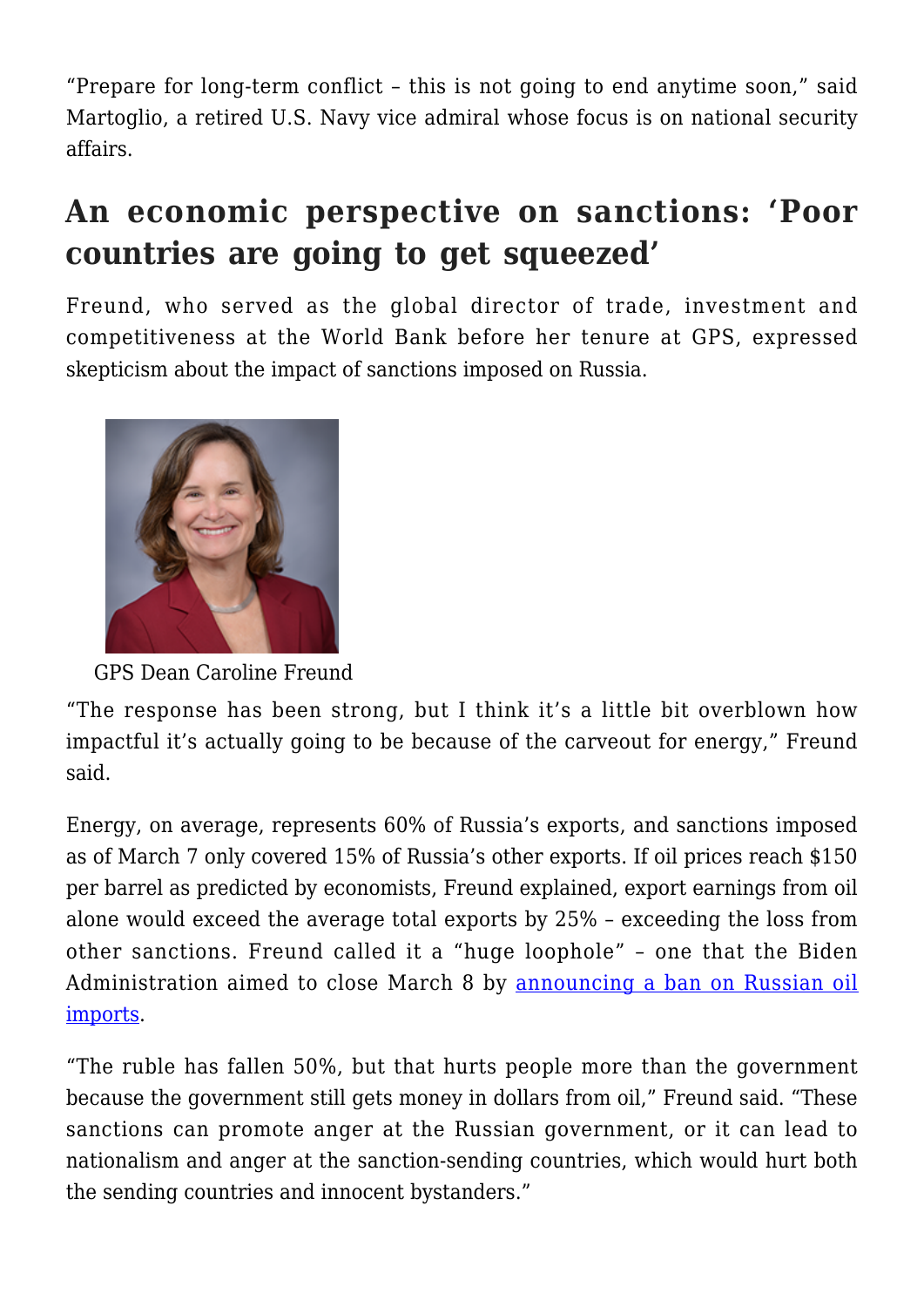Freund also pointed out that two of the top 10 exporters of grain are Russia and Ukraine, and that while many sanctioning countries are grain importers, there are also a number of developing countries that depend on grain imported from these regions for their livelihoods.

"Poor countries are going to get squeezed here," Freund said.

As sanctions continue and Russia is cut out of SWIFT, a secure messaging system that banks use to make cross-border payments, Freund addressed the possibility that isolating Russia may align the country further with China or hasten the creation of alternatives to SWIFT.

"We could end up in parallel economic universes, where we accelerate decoupling into the West and the East, democracies and non-democracies, with some countries like India being caught in the middle," Freund warned.

#### **Democracies vs. autocracies**



GPS assistant professor Lauren Prather

Prather, who studies regimes and democracy and has a book forthcoming on the topic of Russian election meddling, reflected on why Putin chose to attack Ukraine at this moment in time.

"Going back about 10 years ago, the U.S. took a harder line against Russia and Putin, and the Obama administration started to ramp up support for civil society and opposition parties in Russia," Prather said. "This was viewed – and rightfully so by a personalist dictator in Russia – as a threat to his power and to him personally."

Slantchev, a game theorist with a focus on international conflict and bargaining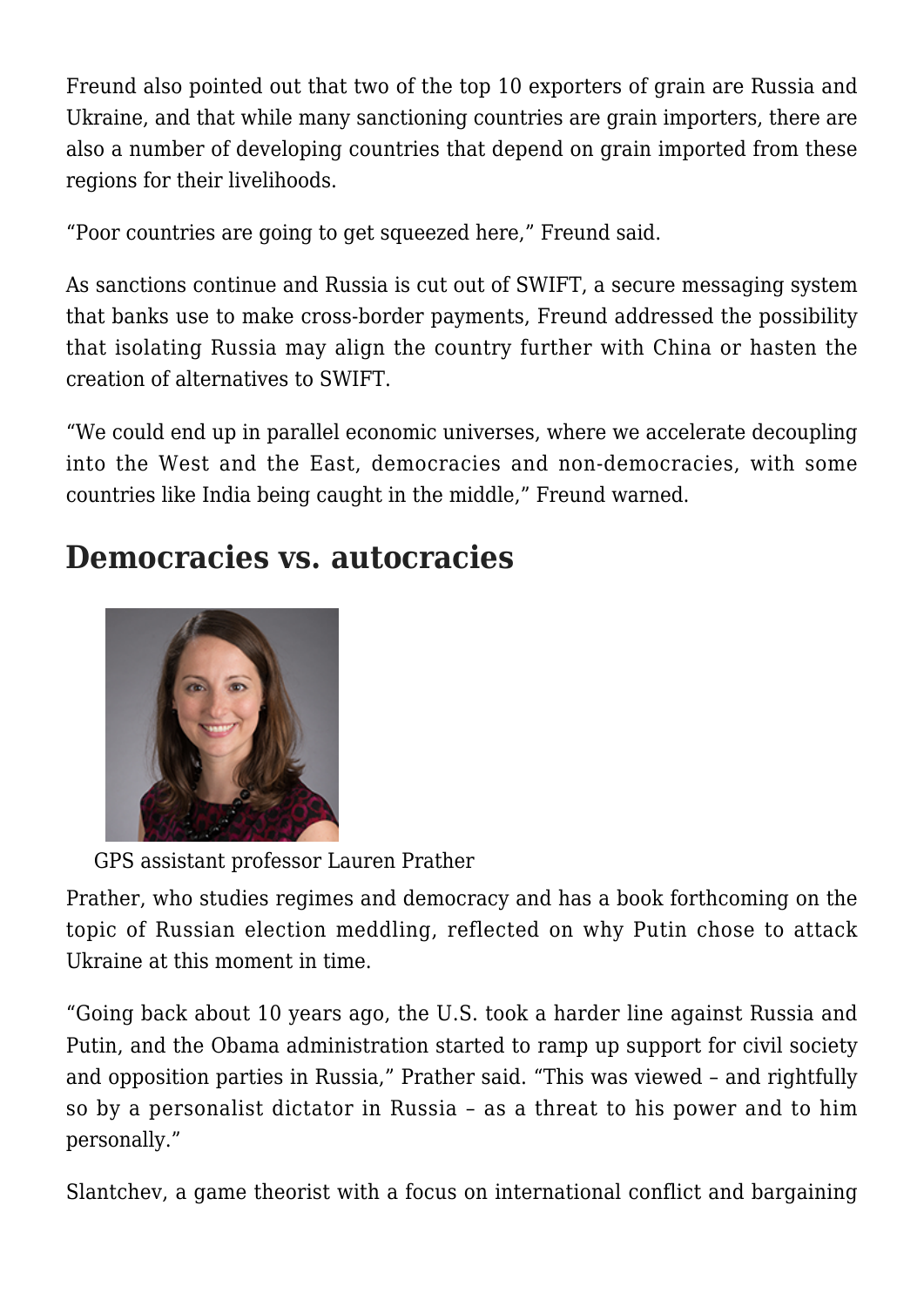during war, also weighed in on why Putin chose this moment to attack. He highlighted the NATO expansion eastward, economic strategy and undermining the European Union (EU) – though some of the public reasons Putin has shared for the invasion don't hold water, Slantchev added.

"The EU has been bending over backwards to accommodate Putin," Slantchev said. "It's difficult to understand what threat the Russians are seeing."

Prather pointed out that Putin's meddling in the U.S. election in 2016, his support of Brexit in the U.K., and his funding of far-right parties and democratic backsliding across Europe was part of a larger plan to sow chaos in democracies in the West.



Department of Political Science professor Branislav Slantchev

"Viewed through the lens that democracy is a threat to Putin, demonstrating chaos in these democracies to his own people is a way to further motivate them to stick with his regime," Prather said. "There's a very logical cohesion in the strategic moves he's made over the last 10 years."

Though there have been reports of [large protests in Russia,](https://www.reuters.com/world/europe/more-than-64-people-detained-anti-war-protests-russia-protest-monitor-2022-03-06/) Prather pointed out that Putin's regime has almost complete control over the media environment and the ability to shape the narrative within the country about what is happening in Ukraine.

"In terms of protests having an effect, I'm pessimistic – I don't see there being much of a threat on Putin's power from the public," Prather said. "My guess is Putin has all of that pretty well under control."

Slantchev stressed that no matter what Putin's motivations are, "the prospects for peace look extremely dim at this time."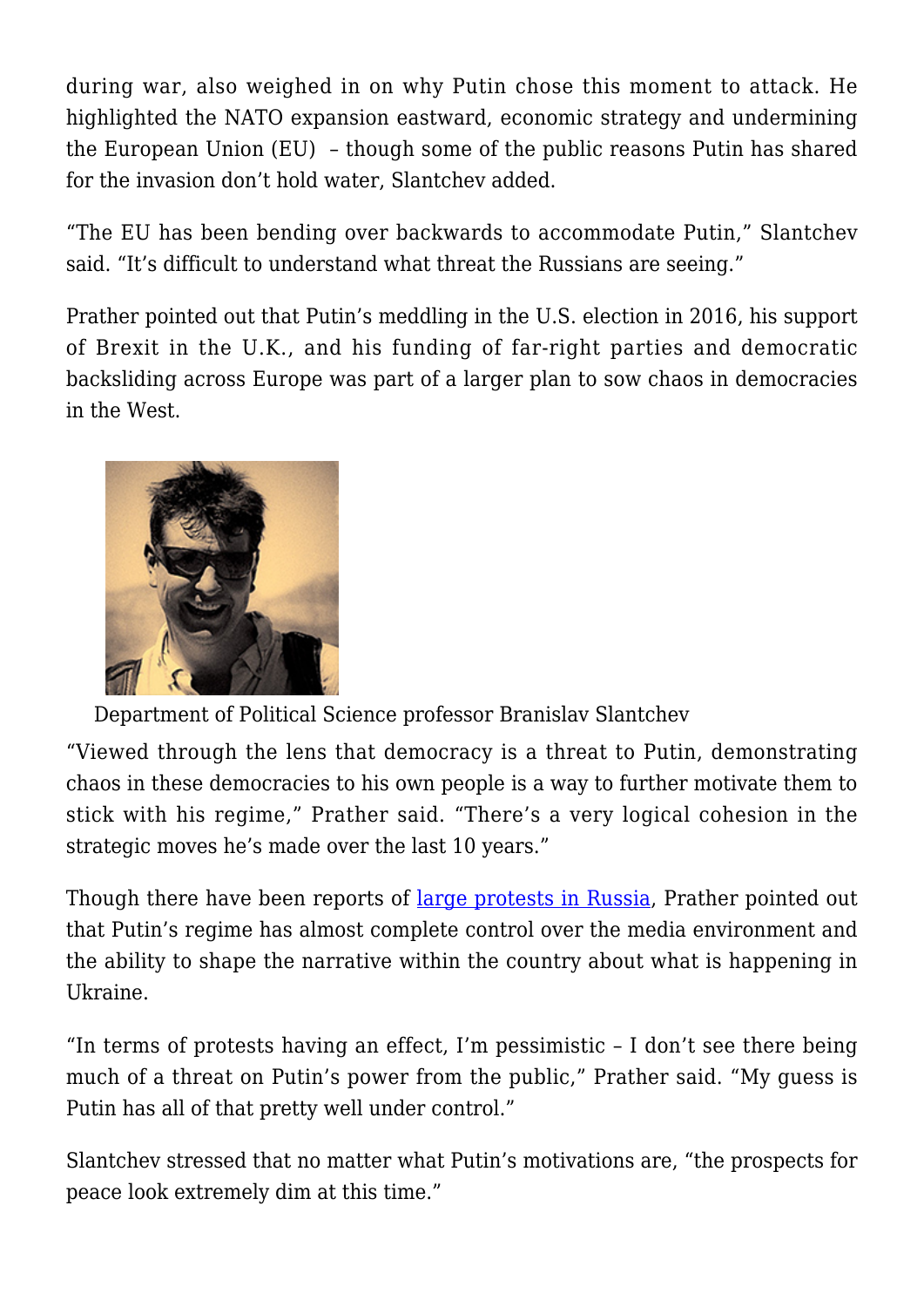"My point is that we need to take Putin at his word when he says what he wants is to destroy Ukraine as an independent country," Slantchev said. "It's a huge threat because it provides an example of an alternative to the middle class in Russia."

## **Military implications: 'Putin is on a crusade'**

Though Russia has a tremendous military advantage, Slantchev noted that he was "stunned" by the effectiveness of the U.S. government's ability to mobilize the West with far-reaching and unprecedented sanctions, and by Ukraine's unwillingness to surrender.

"This is a classic case of military optimism, where Putin wanted to present the world with a fait accompli," Slantchev said. "He assumed it would take a few days, the Ukrainian government would run away and he could install a government – and that regime would deal with the dirty work."



GPS lecturer Charles Martoglio

But the sanctions and Ukraine's ongoing fight for its independence will do little to deter Putin's ultimate goal, Martoglio noted.

"Putin is on a crusade, and when you're on a crusade, you're objective focused – the guard rails come off," Martoglio said. "He knows where he wants to go, but crusaders will go until they run out of energy. He doesn't know where he's going to run out of energy yet."

Slantchev added that although sanctions have put the pressure on Russia, Putin is still taking a hardline stance with his demands.

"A lot of Putin's foreign policy is opportunistic – it's not as carefully planned as people portray it to be," Slantchev said. "The problem is his minimum goal is to